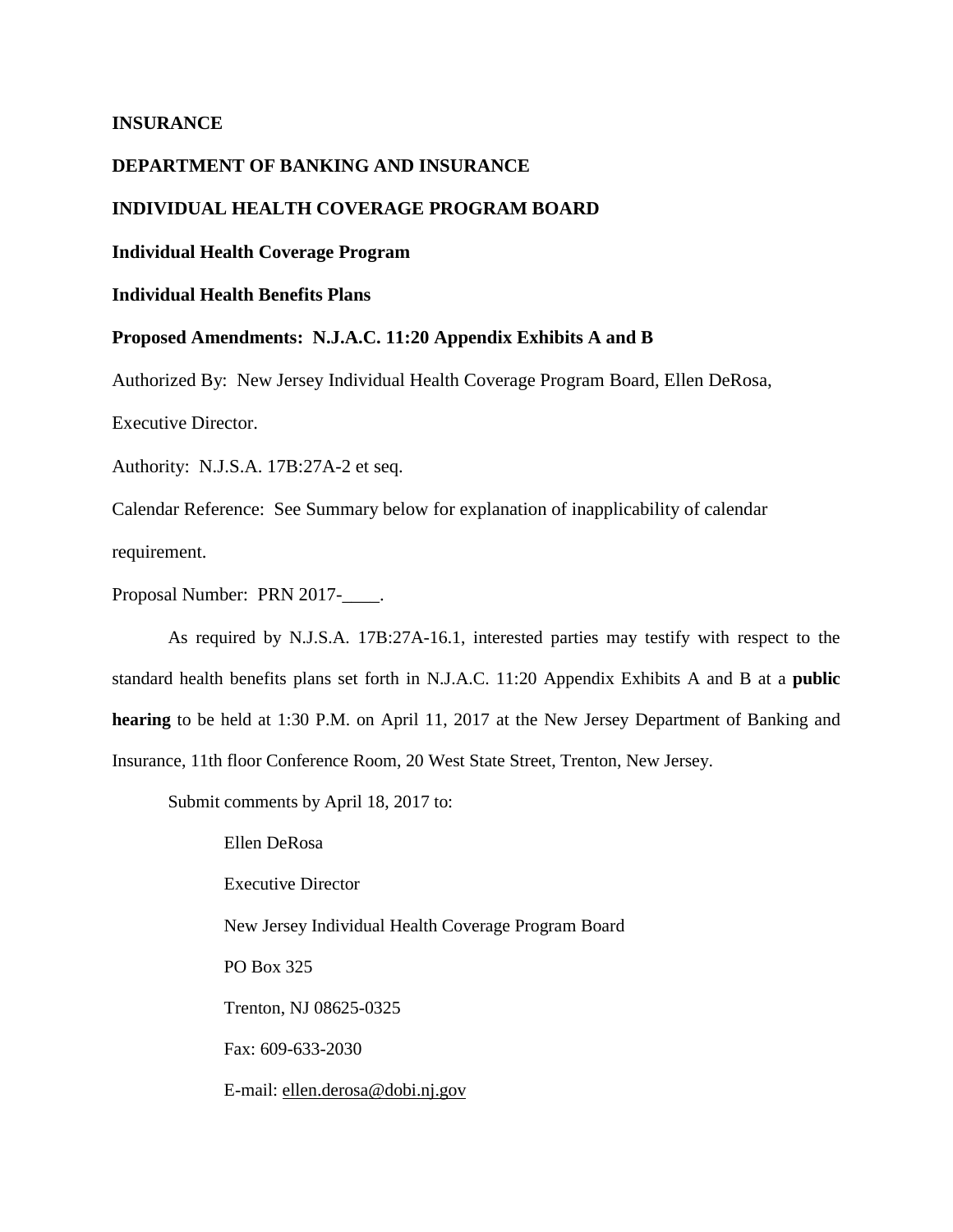The agency proposal follows:

#### **Summary**

The Individual Health Coverage (IHC) Program was established in accordance with P.L. 1992, c. 161. The IHC Program is administered through a Board of Directors (Board). The primary functions of the IHC Program and its Board are the creation of standard health benefits plans (standard plans) to be offered in the individual market in New Jersey and the regulation of the individual health coverage market. There are five standard plans, which have been established through rule, and are set forth in Exhibits A and B of the Appendix to N.J.A.C. 11:20, the rules for the IHC Program, along with Exhibit C, which provides explanations of how certain variables in the standard plans may be used by carriers.

To comply with the requirements of recently enacted P.L. 2017, c. 28 the IHC Board proposes the following amendments:

- 1. The IHC Board proposes to replace the existing definition of "substance abuse" with "substance use disorder" to align with the term defined in P.L. 2017, c. 28. Throughout the forms the term substance use disorder replaces substance abuse.
- 2. The Board proposes to expand the definition of Medically Necessary and Appropriate to address the use of the clinical review tool required for the determination of medical necessity with respect to the treatment of substance use disorder.
- 3. The Board proposes to revise the terms Mental Health Center and Substance Abuse Center to Mental Health Facility and Substance Use Disorder Facility to clarify that they are facilities as that term is defined in the forms.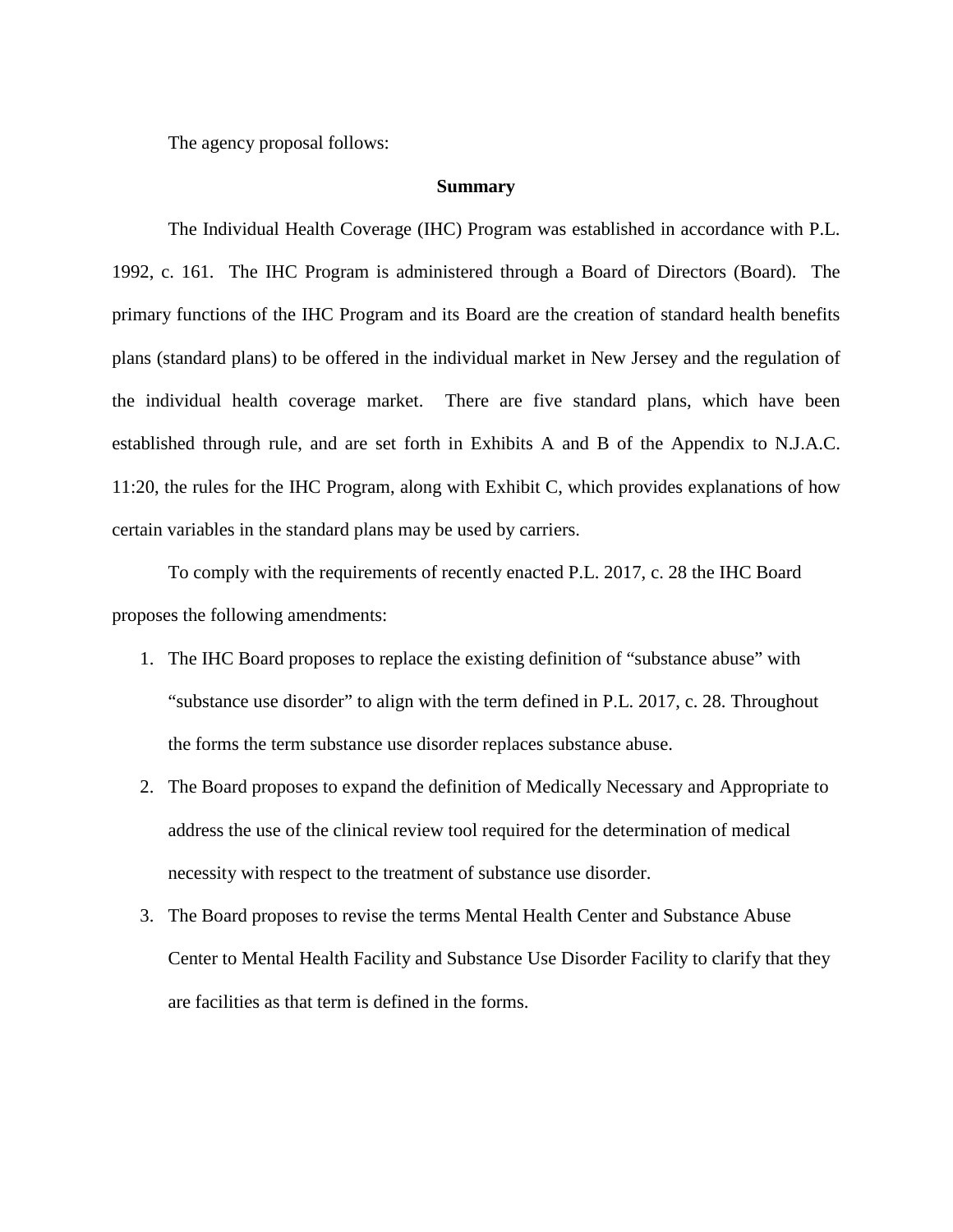- 4. The Board proposes to revise the direction provided in the Appeals Procedure text to specifically note that the procedures must comply with the specific process associated with appeals of substance use disorder and to address the in-plan exception process.
- 5. The Board proposes the inclusion of additional text in the Mental Illness and Substance Use Disorder provision to highlight the specific benefits and requirements for the treatment of substance use disorder. These specific benefits and requirements apply to the first 180 days of treatment with network providers. All other treatment is subject to the benefits and requirements otherwise specified in the provision.
- 6. The Board proposes to amend the Utilization Review Features in Plans  $A/50 D$  to address admissions to treat substance use disorder and the requirements for such admissions.

Lastly, the IHC Board is proposing to make several typographical corrections in the forms.

### **IHC Rulemaking Procedures**

The IHC Board is proposing these amendments in accordance with the special action process established at N.J.S.A. 17B:27A-16.1, as an alternative to the common rulemaking process specified at N.J.S.A. 52:14B-1 et seq. Pursuant to N.J.S.A. 17B:27A-16.1, the IHC Board may expedite adoption of certain actions, including modification of the IHC Program's health benefits plans and policy forms, if the IHC Board provides interested parties a minimum 20-day period during which to comment on the Board's intended action following notice of the intended action in three newspapers of general circulation, with instructions on how to obtain a detailed description of the intended action and the time, place, and manner by which interested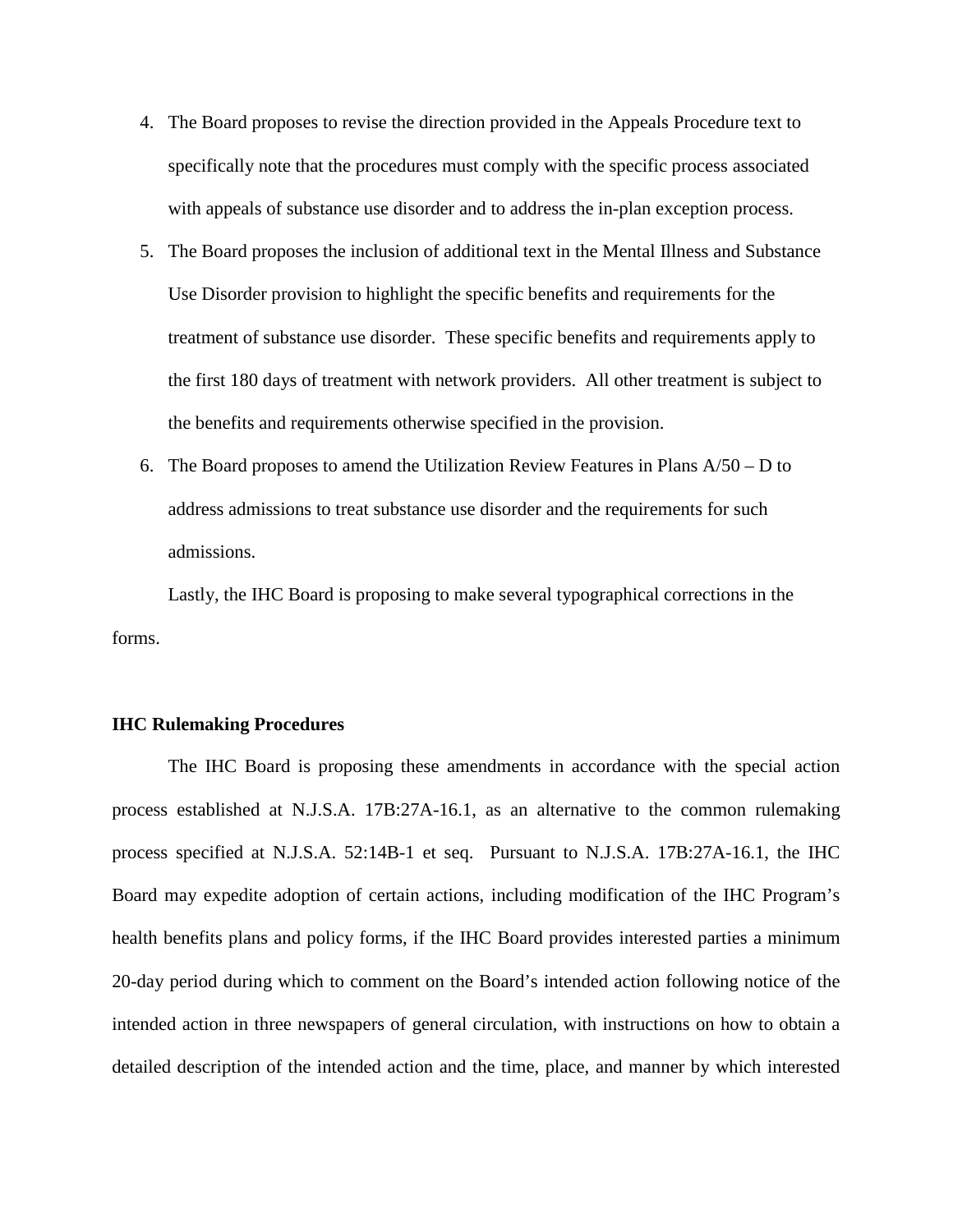parties may present their views regarding the intended action. Concurrently, the IHC Board must forward notice of the intended action to the Office of Administrative Law (OAL) for publication in the New Jersey Register, although the comment period runs from the date the notice is submitted to the newspapers and OAL, not from the date of publication of the notice in the New Jersey Register. The IHC Board also sends notice of the intended action to affected trade and professional associations, carriers, and other interested persons who may request such notice. In addition, for intended modifications to the health benefits plans, the IHC Board must allow for testimony to be presented at a public hearing prior to adopting any such modifications. Subsequently, the IHC Board may adopt its intended action immediately upon the close of the specified comment period or close of a public hearing (whichever is later) by submitting the adopted action to the OAL for publication. The adopted action is effective upon the date of its submission to the OAL, or such later date as the Board may designate. If the Board does not respond to commenters as part of the notice of adoption, the Board will respond to the comments timely submitted within a reasonable period of time thereafter in a separately-prepared report which will be submitted to OAL for publication in the New Jersey Register. Pursuant to N.J.S.A. 17B:27A-51, all actions adopted by the Board are subject to the requirements of this special rulemaking procedure notwithstanding the provisions of the Administrative Procedure Act. As a result, the quarterly calendar requirement set forth at N.J.A.C. 1:30-3.1 is not applicable when the Board uses its special rulemaking procedures.

Please note that since this procedure allows a 20-day comment period it is likely the comment period will expire prior to publication of the proposal in the *New Jersey Register*.

## **Social Impact**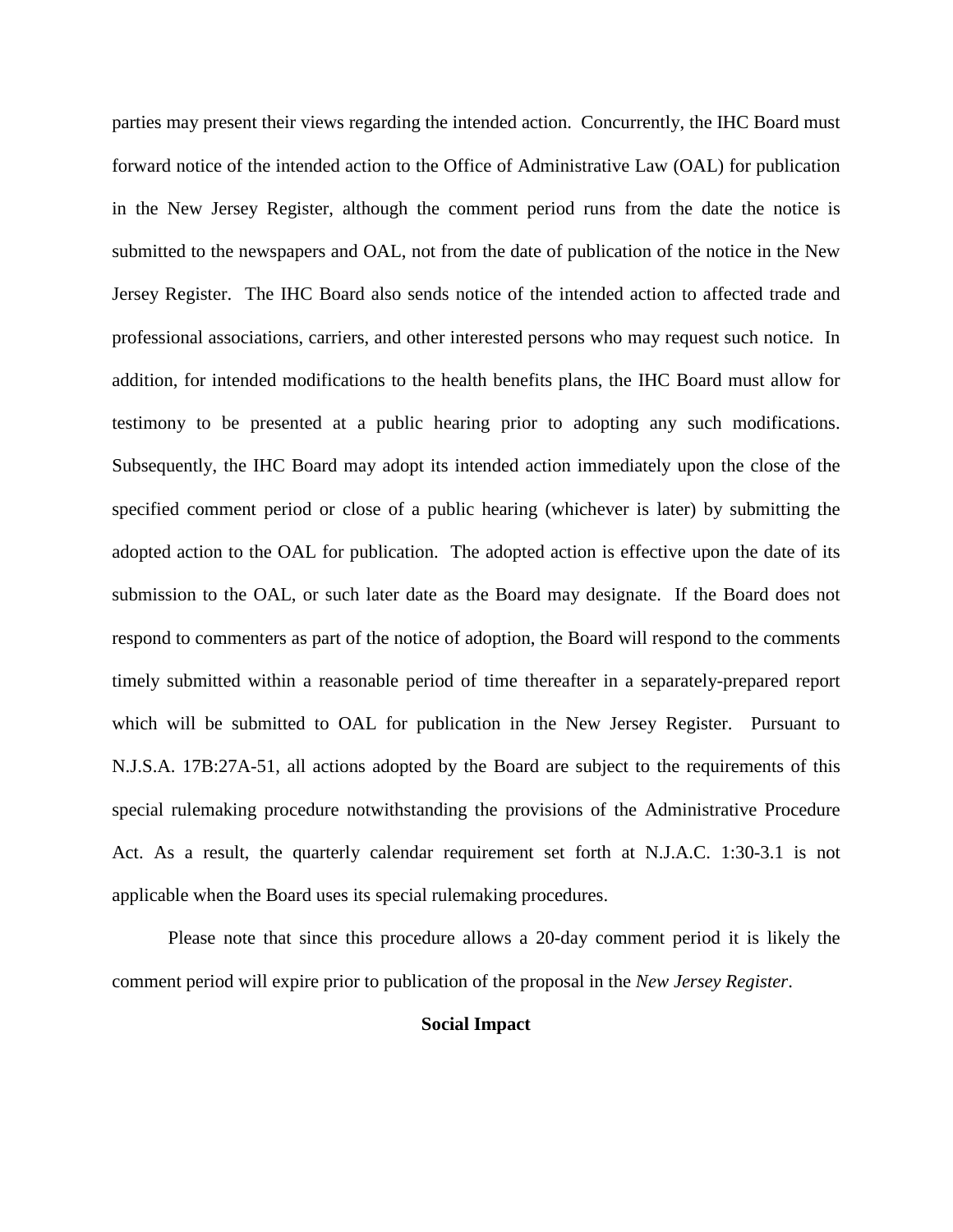The IHC Board anticipates that compliance with P.L. 2017, c. 28 will have a positive social impact for those consumers who will benefit from the ease with which they can access medically necessary and in some instance, life-saving services that are made possible with the significant relaxation of the utilization management protocols. Providers who previously had to spend time requesting coverage for services will similarly experience positive social impact.

## **Economic Impact**

The IHC Board expects the covered persons who require treatment for substance use disorder will find the amended benefits will provide a positive economic impact in that their treatment will not be delayed pending prior approval and thus they can begin covered treatment more immediately. Treatment that might have been denied through prior approval will be covered for the first 28 days.

The Board does not have information to quantify the economic impact in terms of benefits carriers will be required to pay nor the resulting impact on premiums for coverage.

#### **Federal Standards Statement**

State agencies that propose to adopt or amend State rules that exceed Federal standards regarding the same subject matter are required to include in the rulemaking document a Federal standards analysis. As discussed in the Summary above, the proposed amendments are intended to comply with newly enacted State law. The IHC Board acknowledges that benefits for the treatment of substance use disorder are included in the Federal Mental Health Parity and Addiction Equity Act of 2008 (MHPAEA), part of Public Law 110-343. The Board further acknowledges that the proposed amendments exceed the Federal requirements set forth in MHPAEA in that the restrictions on the use of utilization management as set forth in P.L. 2017, c. 28 require carriers to provide benefits for the treatment of substance use disorder that exceed the requirement of Federal law. While Federal law would allow the use of utilization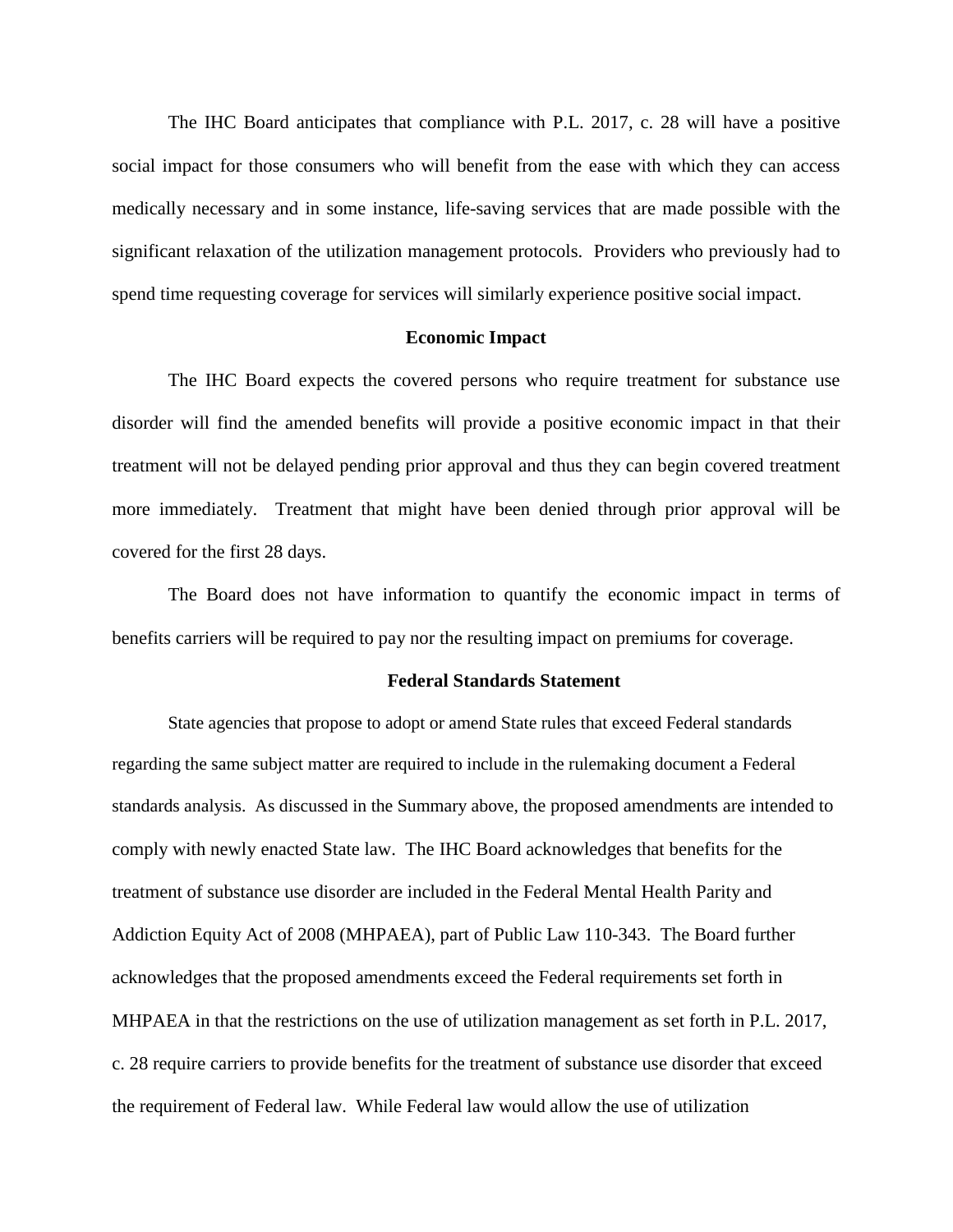management to the same extent as for other illness, taking into consideration the standards for the use of qualitative benefit limits, P.L. 2017, c. 28 does not permit such consideration. To the extent that the IHC Board must propose amendments to the standard policy forms that implement P.L. 2017, c. 28 the proposed amendments are not included in MHPAEA. As explained in the economic impact section above, the Board does not have the data necessary to quantify the economic impact in terms of benefits carriers will be required to pay nor the resulting impact on premiums for coverage and therefore the IHC Board is not in a position to include a cost-benefit analysis. The IHC Board notes that compliance with P.L. 2017, c. 28 and thus implementation of the proposed amendments can be achieved using current technology.

# **Jobs Impact**

The IHC Board does not anticipate that any jobs will be generated or lost as a result of the proposed amendments. Commenters may submit data or studies on the potential jobs impact of the proposed amendments together with their comments on other aspects of the notice of proposal.

### **Agriculture Industry Impact**

The IHC Board does not believe the proposed amendments will have any impact on the agriculture industry in New Jersey.

### **Regulatory Flexibility Analysis**

The IHC Board does not believe the proposed amendments apply to "small businesses," as that term is defined in the Regulatory Flexibility Act, N.J.S.A. 52:14B-16 et seq., but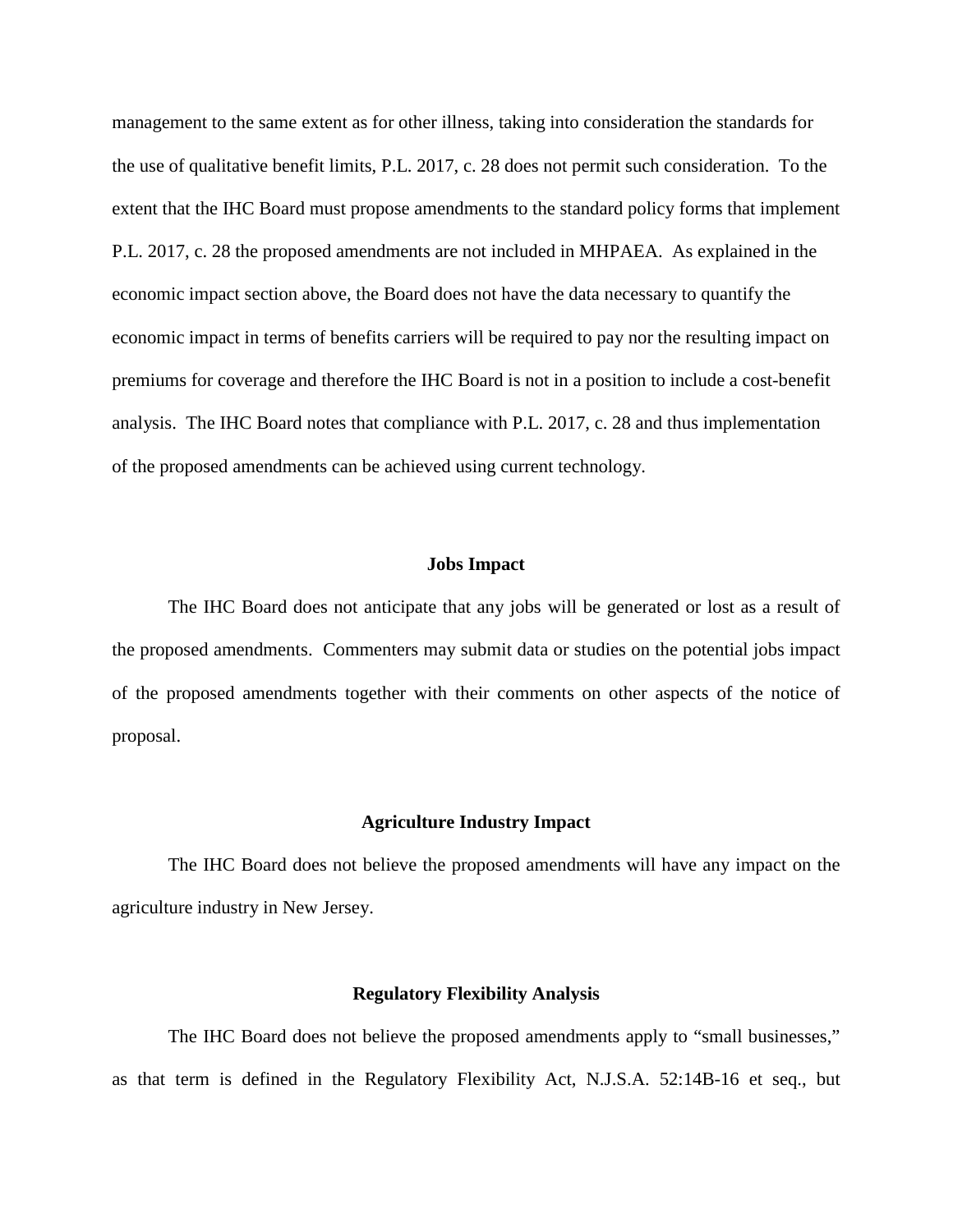acknowledges the possibility that one or more carriers might meet that definition. The proposed amendments do not establish new or additional reporting or recordkeeping requirements, but have the effect of establishing new compliance requirements, as described in the Summary above.

No differentiation in compliance requirements is provided based on business size. The requirements of and the goals to be achieved by the Federal law in question does not vary based on business size of a carrier, and the IHC Board would not be at liberty to make such a distinction even if the IHC Board were to consider such a distinction warranted. Accordingly, the proposed amendments provide no differentiation in compliance requirements based on business size. No additional professional services would have to be employed in order to comply with the proposed amendments.

#### **Housing Affordability Impact Analysis**

The IHC Board does not believe the proposed amendments will have an impact on housing affordability in this State in that the proposed amendments and repeals relate to the benefit levels and terms of standard health benefits plans offered in New Jersey for purchase by individuals.

#### **Smart Growth Development Impact Analysis**

The IHC Board does not believe the proposed amendments will have an impact on the number of housing units or the availability of affordable housing in the State, or that the proposed amendments will have an effect on smart growth development in Planning Areas 1 or 2, or within designated centers, under the State Development and Redevelopment Plan. The